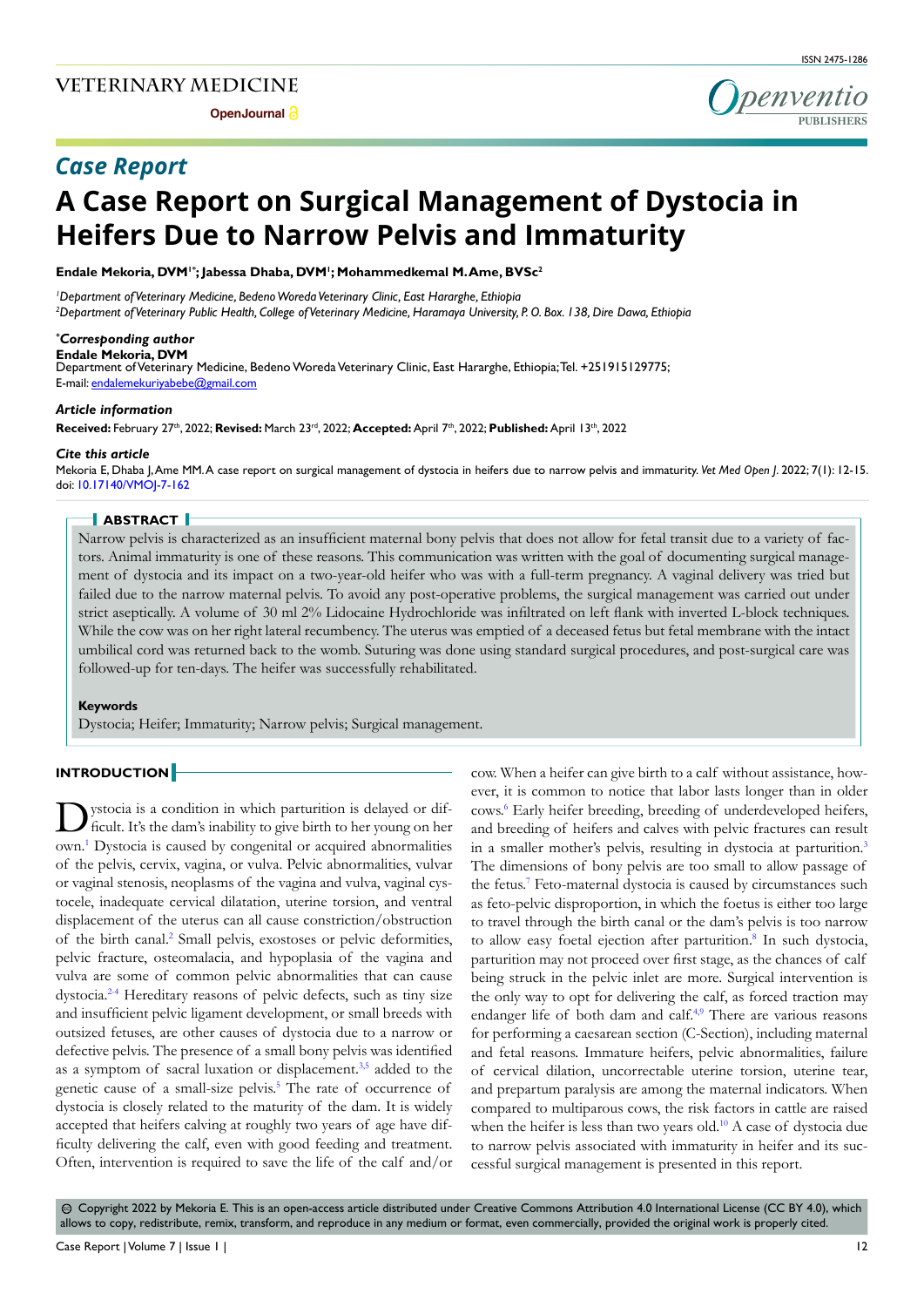# **CASE HISTORY AND FIELD EXAMINATION**

On Friday, September 17<sup>th</sup>, 2021 at midday, the farmer was called to Bedeno Veterinary Clinic and complained that his two-year-old (2-years-old) heifer, with full term of pregnancy, had been unable to deliver a fetus since yesterday mid-night. The owner said that he and other locals attempted unsuccessfully to birth the fetus. The vets traveled by a motorcycle and arrived at the scene. The vets continued to examine the cow and upon field examination, the rectal temperature was 38.80 °C, and tachycardia (130 beats per minute) and dyspnea (16 breaths per minute) were present. There was a rupture of water bag, swelling of vulva, absence of straining, abdominal distension. The heifer was recumbent and unable to stand. After the external genitalia was washed with water and soap solution, then cleaned with savlon (Cetrimide 3%+chlorohexidine gluconate 0.3%), solution (by disolving 250 ml of Savlon with 1000 ml of warm water) and sugar solution (500 grams of sugar disolved with 250 ml water) was made and added to the vulva to remove water content from swollen vulva to ease manual manipulation. Here, sugar is not a standard treament for dystocia but the vets were used in reduction of water from swollen vulva. Accordingly, the water content was drained and the swollen vulvar size was reduced. After the vulvar edema was reduced and lubricated with 100 ml of paraffin oil, per-vaginal delivery was attempted but failed because the maternal bony pelvis was very narrow. Locals damaged the calf 's lower mussle while attempting to remove the fetus before the veterinarian team arrived. Even fetotomical birth was impossible because the recognized or palpable or reachable part of the fetus was only the fetal mussle. Only C-Section was left as a final resort to save the heifer. As there was no operation room built in the field, the place (floor) where the cow had been recumbent (just nearby the cow) was covered by polyvenyl plastic material (4 m×5 m) about the area of  $20 \text{ m}^2$  and with the help of many assistances, the heifer was moved on the plastic. Additinally, tent was made over the recumbent cow from the same type of material with the same area coverage. So, by doing this the surgical procedure was conducted under aseptic nature.

# **SURGICAL MANAGEMENT**

The surgical site was prepared aseptically on the left flank region after the cow was secured by tying legs front and back and placed on its right lateral recumbency. Then, using an inverted L-block approach, 30 ml of 2% lidocaine hydrochloride (2% Lignocaine 20 mg/ml, Scott-Edil pharmaceutical Cot. Ltd, India) was injected subcutaneously to generate a wall of analgesia encircling the operative field. Here, the vets do not want to give full dose of lignocaine beacause of the increased heart rate and decreased respiration rate. This may cause unwanted negative effect on compromised animal. A surgical blade was used to make a 45 cm long vertical incision on the skin. To reach the uterus, the dissection continued through subcutaneous tissues, all abdominal muscle layers, and the peritoneum. Subsequent to incision of uterus, the dead fetus was disconnected from the intact umbilical cord and taken from the womb (Figure 1A). The fetal membrane with the intact umbilical cord were left behind in the uterus. the The uterus was dusted with procaine penicillin G powder (Fortified Procaine Pencilline 400,000 I.U., CSPC Zhangnuo Pharmceutical (Shijiazhuang Co., Ltd, Hebei Province, China) and sutured in two layers using absorbable catgut



size 2 (6 m) (Shandong Sinorgmed International Co., Ltd, China) in an inversion (Lambert) pattern. The peritoneum was sutured with absorbable catgut sutures in a basic continuous suture pattern (2-0). Interlock pattern with chromic catgut size (3-0) was used to seal the abdominal wall (Assault suture, Switzerland). Finally, using nylon size (2-0) the skin was closed using a simple interrupted suture procedure (Figure 1B). Antibiotics injection (Penstrip 400, a combination of Procaine penicillin G 200,000 IU and dihydrostreptomycin sulphate 200 mg at a dose of 1 ml/20 kgs (15 ml/ 300 kgs body weight, IM), Interchemie Werken, Holland product, Western Australia, Australia) for 5 consecutive days, oxytetracycline aerosol wound spray (oxy voicid 3.58%, provet, Ankara, Turkey) was sprayed on surgical wound of operated heifer once a day until complete healing, along with multivitamin (Introvit, dose; 10-15 ml for cattle, Interchemie Werken, Holland product, Western Australia, Australia) injection were all used as post-operative managements. After 5-hours of operation, the fetal membrane was expelled through birth canal spontaneously. The skin sutures were removed on the 20<sup>th</sup> day after the operation, the wound had healed and was quite active (Figure 1C). The heifer recovered completely without any post-operative difficulties and now looks like the one in the picture (Figure 1D). The owner was advised to closely monitor the cow and giving good nutrition and bedding (cleaning of cow pen and making comfortable) to facilitate wound healing. The day of operation was too cold. So, the owner was also advised to provide charcoal heat/wood fire in the cow pen so as to resist the cold weather.





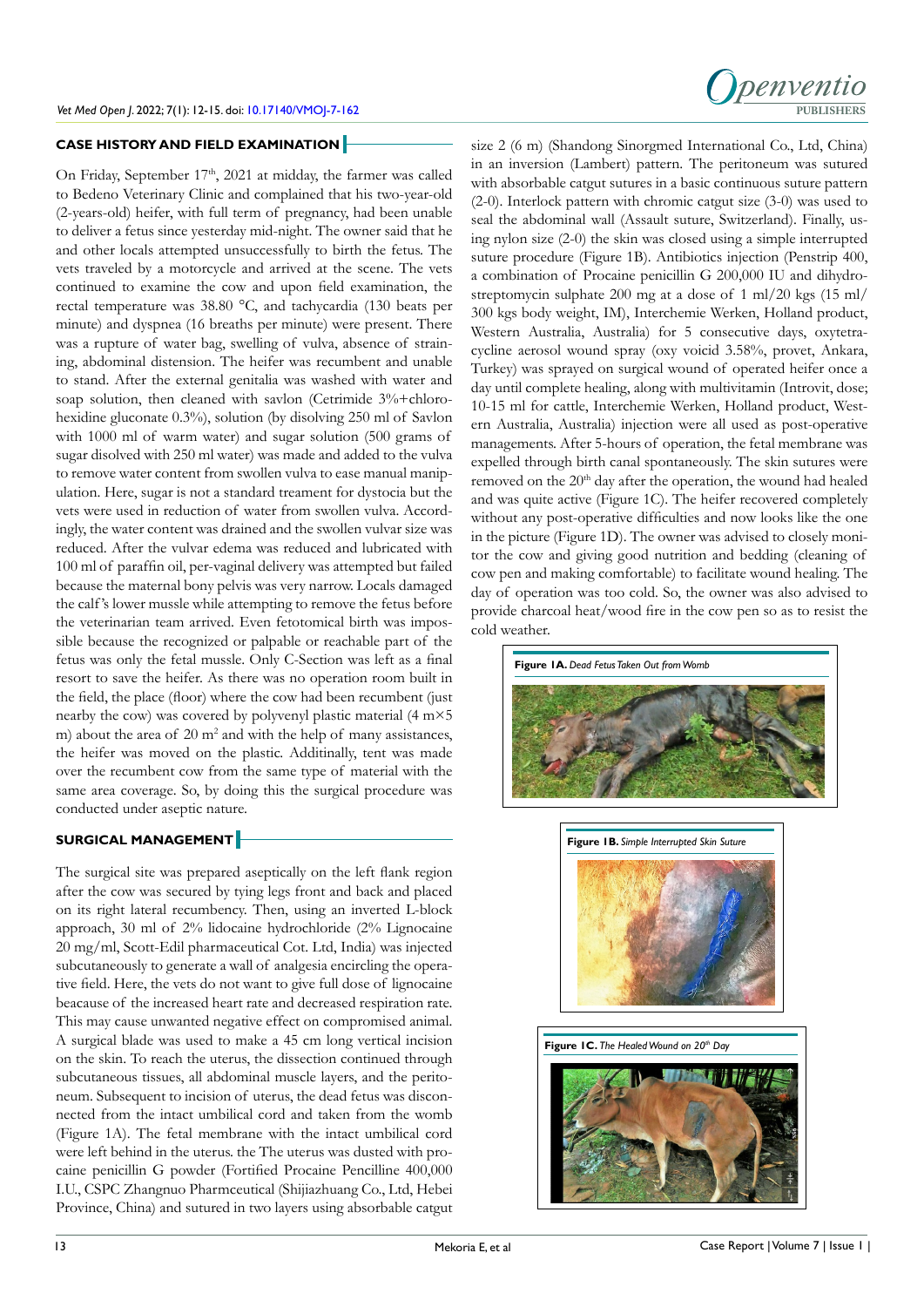



# **DISCUSSION**

Dystocia was caused in this case by a constricted pelvis as a result of the heifer's immaturity, which may have been avoided with adequate reproductive care. Heifers are more susceptible to dystocia than cows because they are smaller. The heifer was about two-years-old (its pelvic bone had not fully formed) and was housed with the rest of the cattle herd. This resulted in early mating, which made calving difficult. The current case report adhered to the following guidelines<sup>[11](#page-3-10)</sup>: in that the size of heifers at breeding should attained the average size of mature cow weight, with a minimum of 60%. Otherwise, it is pre-disposed to calving difficulties. This case report was communicated with<sup>[12](#page-3-11)</sup> Primiparous cows had a smaller pelvic area, lower live weight, and more difficulties calving, according to the study. Manual delivery was impossible due to the narrowness of the maternal bony pelvis (pelvic cavity). This case had a lot in common with<sup>[3](#page-3-2)</sup> who reported that, if the birth canal is too narrow, it is advised to optics for C-Section. Thus, surgical management of the case was the last option. After aseptic preparation of the animal, local analgesic agent is deposited in the form of an inverted L to create a wall of analgesia enclosing the surgical field. This presentation was agreed with Hendrickson<sup>[13](#page-3-12)</sup> in the usage of local analgesic. Accordingly, the case was managed surgically while the heifer was on right lateral recumbency. This case study was related with a report of Kolkman<sup>[14](#page-3-13)</sup> and Masterson<sup>15</sup> who described that recumbent left paralumbar celiotomy approach in a recumbent animal is most suitable in case of cow that is not able to stand for the C-Section throughout the procedure. Following subcutaneous administration of analgesia, surgical intervention was made *via* left oblique paralumbar fossa. After removal of the fetus, fetal membranes were not loosed, so returned back into the uterus. The uterus was covered with procaine penicillin G and sutured in two layers using absorbable catgut size 2 in an inversion (Lambert) pattern. Abdominal wall was closed using interlock pattern with chromic catgut size (3-0) followed by subcutaneous suturing by chromic catgut (1-0) and Oxytetracycline wound spray smeared on. Finally, the skin was closed routinely. As described by Fesseha et al<sup>16</sup> for early recovery and positive outcomes of the surgical procedure, the wound should always be managed and regularly monitored for the fast healing process. Hence, post-operative care was followedup. As result the animal was recovered completely on  $20<sup>th</sup>$  days of operation. Here, the main goal of C-Section was to save the heifer only because the fetus was already died. In conclusion,

mating of immature animals is one of a cause of dystocia. Surgical management (C-Section) is a live saving obstetric method if it is done early. So, it recommended that mating of immature animals should be avoided and every dystocia case should be presented to the veterinarian for early interventions.

# **CONCLUSION**

A 2-year-old heifer with a full-term pregnancy was presented with dystocia in the current case report. The altered vital organs indicators were tachycardia and dyspnea, according to a field examination. However, the temperature of rectum was within the biological range. There was also a ruptured water bag, no straining, vulva edema, and abdominal distension. The case was identified as dystocia due to a constriction of birth canal linked to the dam's immaturity based on the history and vaginal inspection. After the failure of vaginal birth, C-Section was performed using normal techniques, with aseptic procedures and post-operative care being thoroughly monitored. As a result, the cow was fully recovered. The owner was advised not to mate or inseminate juvenile animals or those who have a pelvis that is either tiny or too narrow. Local attempts should be ignored and it is preferable to consult a veterinarian as soon as possible once it occurs.

# **ACKNOWLEDGEMENTS**

The authors are grateful to Bedeno Woreda Agricultural and Livestock Resource Development Office, Directorate of Animal Health for providing us with computer access and overseeing the work, Bedeno Woreda Veterinary Clinic for providing us with surgical materials and a motorcycle for the success of the work, and our colleague Abdela Abrahim Jibro for arranging surgical materials and capturing all photographs used in this communication belong to the authors while they were performing the surgery, as well as the owner and his entire neighborhood for their help in handling the animal during the treatment.

# **ETHICAL APPROVAL**

The study was carried out under the tight supervision of the Directorate of Animal Health of the Bedeno Agricultural and Livestock Development Office, which concluded that the case report was ethically done and met all animal ethics and welfare criteria. The ethical authorization letter was also delivered to the office for your confirmation.

#### **CONSENT STATEMENT**

The authors confirmed that the family member of the animal's owner was photographed in the case report. The involvement of the owner's family was limited to handling their animal, and their written and signed agreement was obtained. As a result, we declared that their participation has no bearing on the publication.

# **CONFLICTS OF INTEREST**

It was confirmed that the authors have no potential competing interests in terms of authorship and/or publication of this case report.